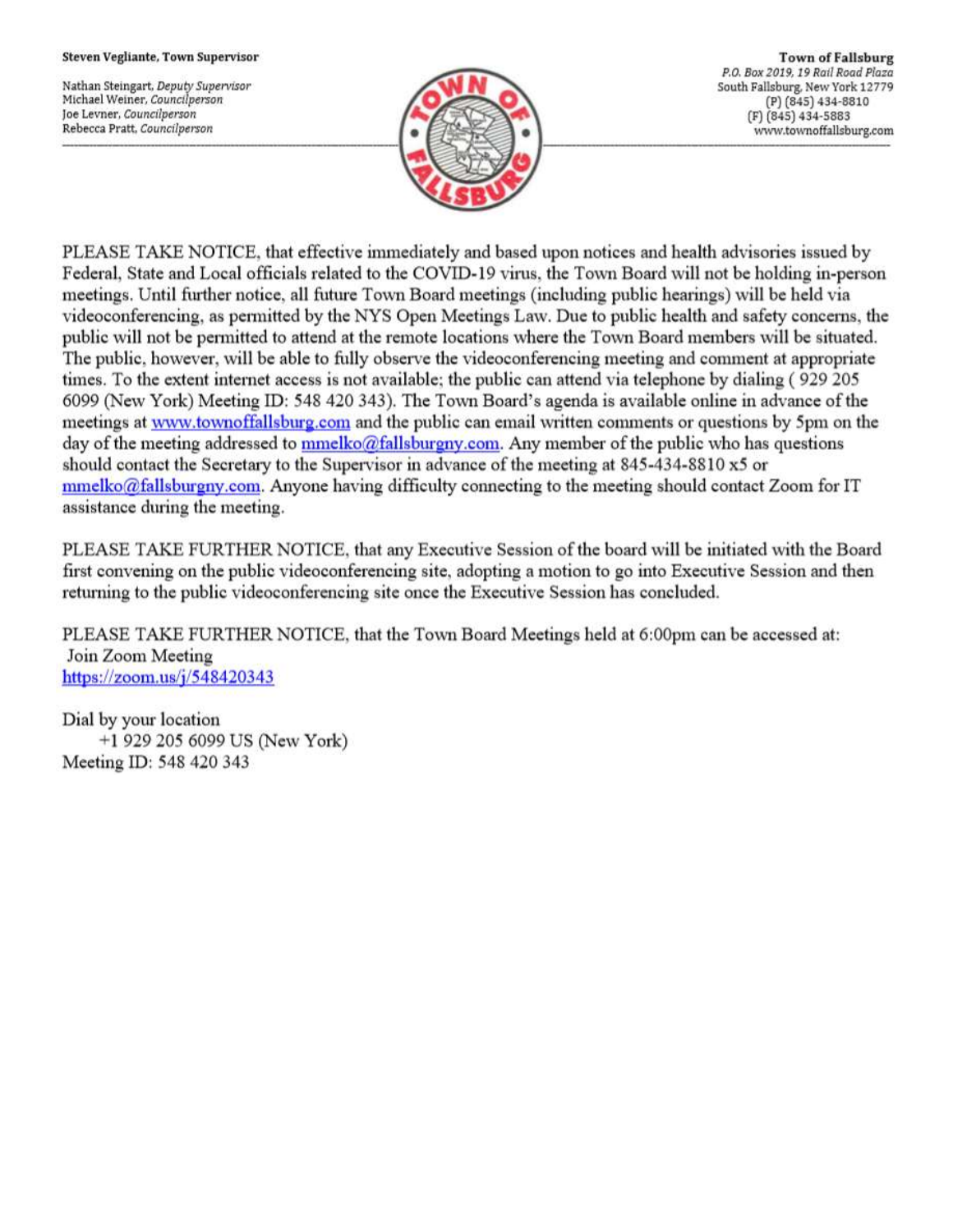#### Steven Vegliante, Town Supervisor

Nathan Steingart, Deputy Supervisor Michael Weiner, Councilperson Joe Levner, Councilperson Rebecca Pratt, Councilperson



Town of Fallsburg P.O. Box 2019, 19 Rail Road Plaza South Fallsburg, New York 12779 (P) (845) 434-8810 (F) (845) 434-5883 www.townoffallsburg.com

**Monday, November 9, 2020**

**The Town of Fallsburg Town Board Will Conduct a Legislative Meeting via Video Conference Call 19 Railroad Plaza, South Fallsburg, NY 6:00 pm Video Conference Link to be posted to main page of website: Join Zoom Meeting https://zoom.us/j/548420343 Meeting ID: 548 420 343 One tap mobile +19292056099,,548420343# US (New York)**

5:55PM: Public Hearing regarding zoning change from REC to R for property at Riverside Drive, SBL 28-1-32.3.

## **Salute to the Flag**:

**Supervisor's Report**:

**Liaison's Reports**:

## **Correspondence**:

**Citizens' Comments**:

## **Operations**

- Motion to set time and date for Public Hearing regarding Removing Unsafe Building at 21 Westwood Dr, South Fallsburg - SBL# 38-4-5.2. Said Public Hearing will commence on Monday, November 23, 2020 at 5:55PM via Video Conference call https://zoom.us/j/548420343 - Meeting ID: 548 420 343 - One tap mobile +19292056099,,548420343# US (New York).
- Motion to set time and date for Public Hearing regarding Parcel Zone Change from REC to I at 601 Wild Turnpike Road SBL: 65-1-6.1. Said Public Hearing will commence on Monday, November 23, 2020 at 5:55PM via Video Conference call https://zoom.us/j/548420343 - Meeting ID: 548 420 343 - One tap mobile +19292056099,,548420343# US (New York).
- Motion to set time and date for Public Hearing regarding Water District Extension at Riverside Drive, SBL 28-1- 32.3. Said Public Hearing will commence on Monday, November 23, 2020 at 5:55PM via Video Conference call https://zoom.us/j/548420343 - Meeting ID: 548 420 343 - One tap mobile +19292056099,,548420343# US (New York).
- Motion to name one Private Road within the Town of Fallsburg. The private road is located off Main Street Hurleyville and runs toward a pump house and cemetery entrance and is known as Fallsburg tax parcel 26-1- 63.1. Road name is as follows: Greystone Lane.
- Motion to approve resolution requesting Speed Zone Study for:
	- o Rose Road located in Woodbourne.
	- o Harvard Square Road located in Woodridge
	- o Budd Road located in Woodbourne.
	- o Old Turnpike Road located in Mountain Dale.
	- o Todd Road located in Woodbourne.